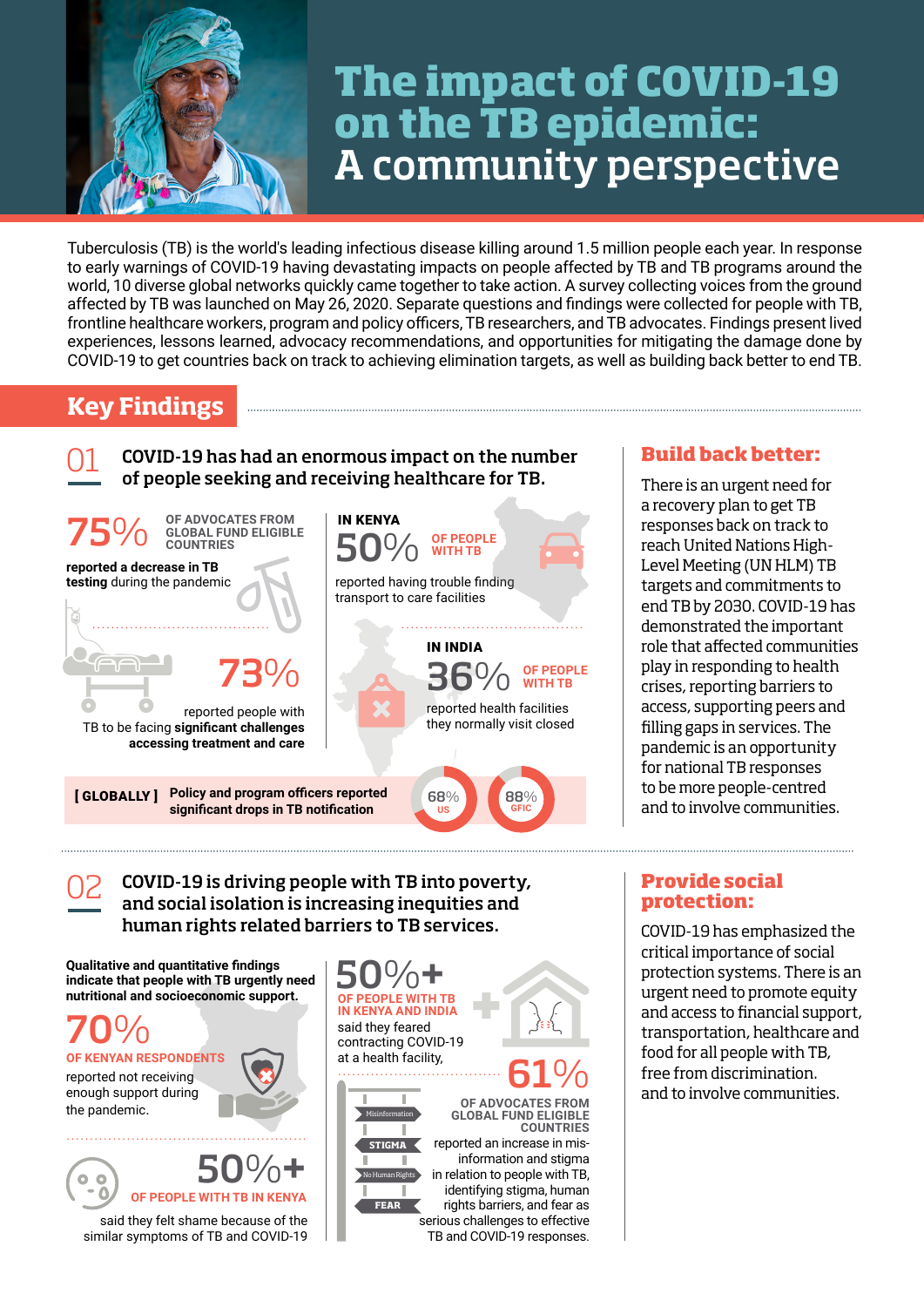## **The impact of COVID-19 on the TB epidemic:**  A community perspective



Health systems around the world are weak 03 **Strengthen**  and ill equipped to respond to simultaneous COVID-19 and TB epidemics.



# **healthcare:**

Frontline health care workers and health volunteers have been the first line of defence against COVID-19 around the world. Yet, COVID-19 has weakened health systems everywhere, forcing healthcare workers to contend with unsafe working conditions. Healthcare systems need to address TB and COVID-19 in an integrated way. Fever and cough are symptoms of both TB and COVID-19, and simultaneous screening and diagnostic services are needed in both public and private health sectors.

59% **OF ADVOCATES FROM GLOBAL FUND ELIGIBLE COUNTRIES reported resources for people with TB being diverted to respond to COVID-19 59** O/O OF ADVOCATES FROM GLOBAL FUND ELIGIBLE COUNTRIES<br>**59** O/O reported resources for people with TB being diverted to respond to COVID-19



## People working in the TB field are seeing 04 **Build Capacity:** significant interruptions and diversions of their work and research to COVID-19.

## GLOBALLY



GLOBALLY TB RESEARCHERS REPORTED:



Essential TB health services and research should never grind to a halt. The 'covidization' of research and the overall health sector (communication, politics, implementation and research) has diverted attention away from TB activities. Interruptions need to be addressed, underscored by real time data received from those on the ground.